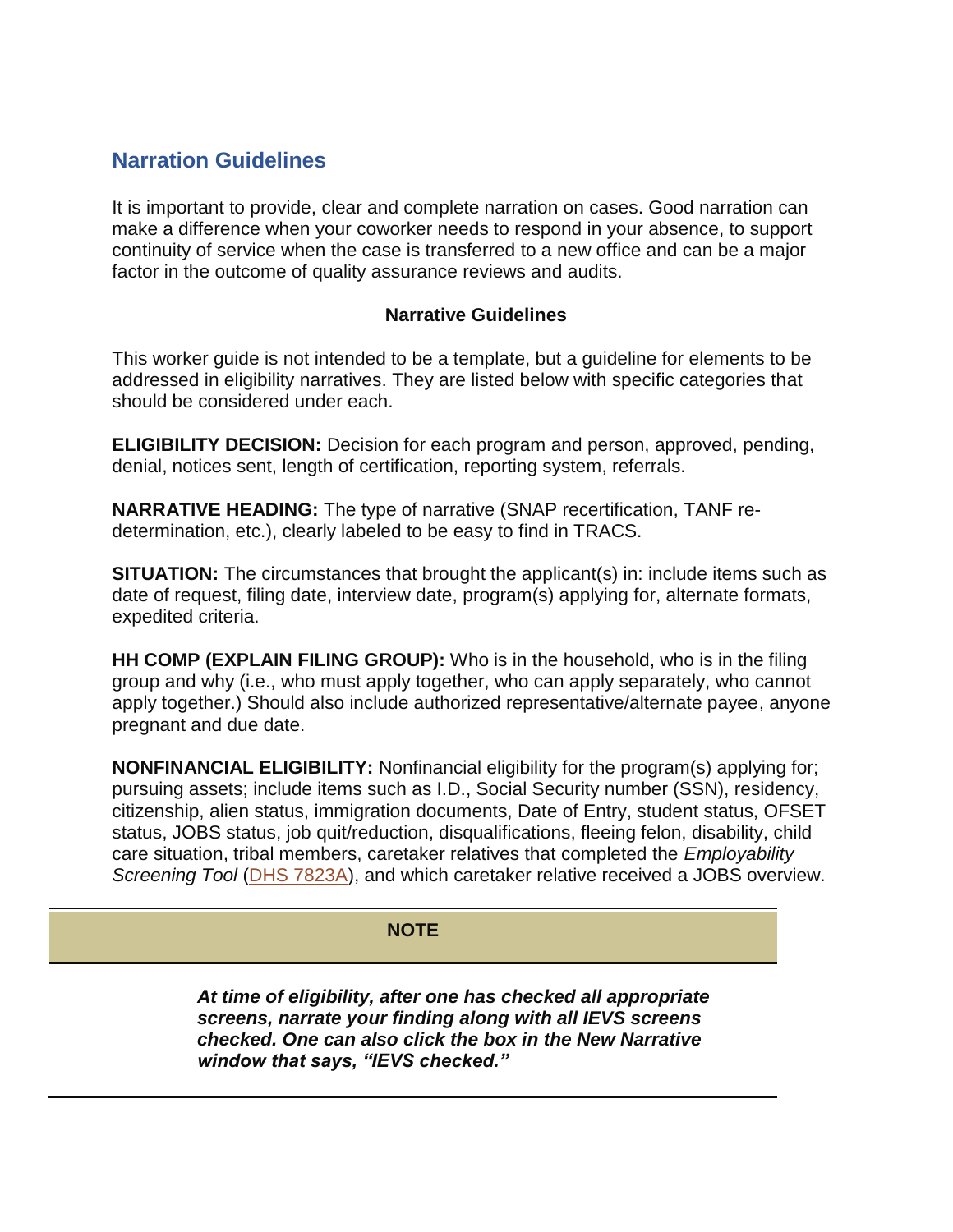### **NOTE**

*SNAP requires information on meeting basic needs only when the applicant is claiming shelter cost, but has no income.*

**NOTE** 

*Applicants for medical programs do not need to explain how they are meeting basic needs with no income.*

**SNAP DEDUCTIONS:** Shelter, utilities, medical deductions, child care costs, courtordered support.

#### **For all narratives:**

- Use clear, simple, concise language that is objective and unbiased;
- Be respectful (your narrative could be reviewed by the applicant, co-workers, management, quality control, central office or an administrative law judge);
- Record facts accurately and completely.

#### **Narratives should NOT include:**

- Sensitive information that is not needed for the program or services applied for;
- Personal opinions or assumptions;
- Judgmental statements, stereotypical comments or any offensive statement;
- Comments you could not defend to a manager or in a hearing;
- Speculations or criticisms;